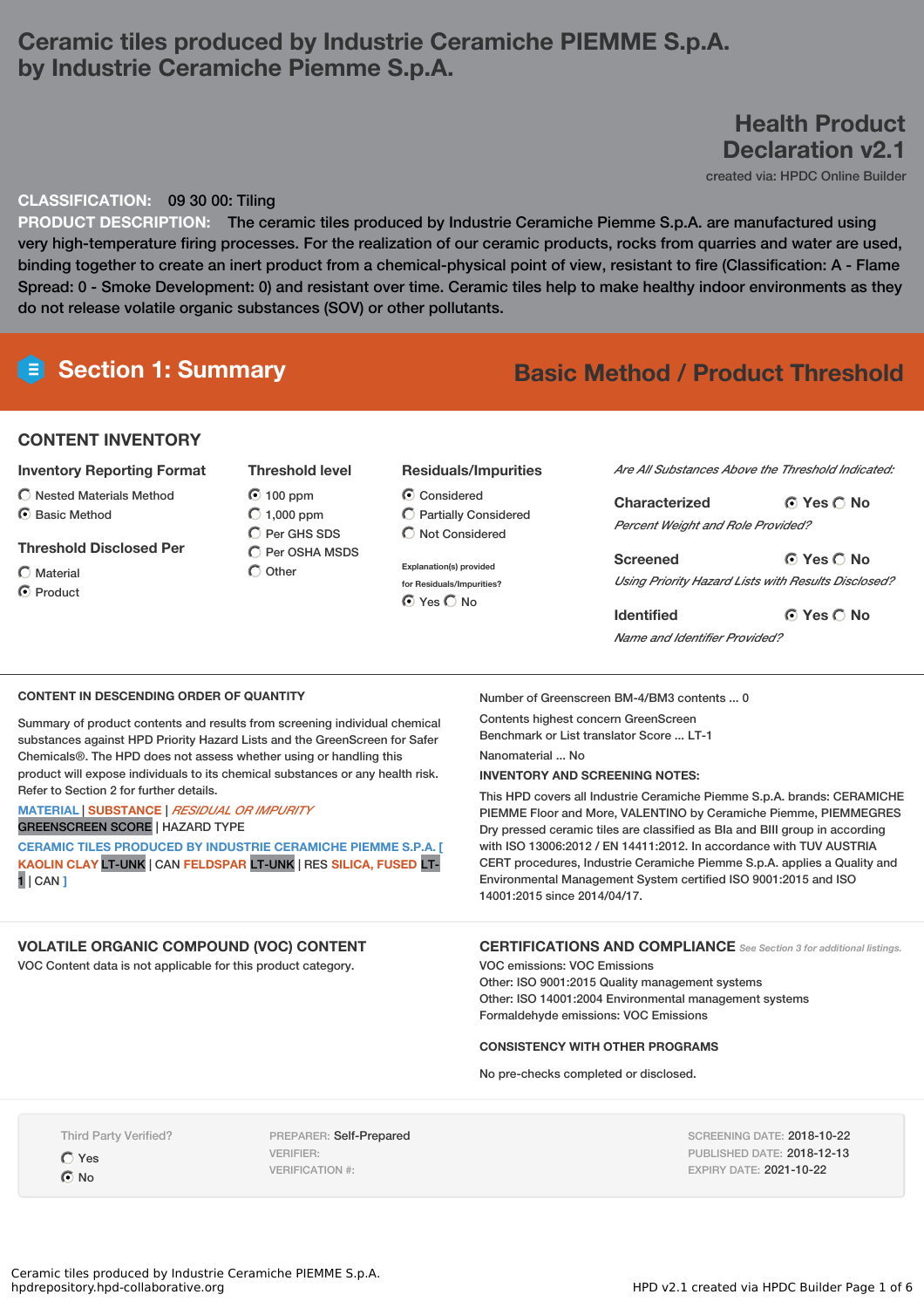This section lists contents in a product based on specific threshold(s) and reports detailed health information including hazards. This *HPD uses the inventory method indicated above, which is one of three possible methods:*

- *Basic Inventory method with Product-level threshold.*
- *Nested Material Inventory method with Product-level threshold*
- *Nested Material Inventory method with individual Material-level thresholds*

Definitions and requirements for the three inventory methods and requirements for each data field can be found in the HPD Open *Standard version 2.1, available on the HPDC website at: www.hpd-collaborative.org/hpd-2-1-standard*

# **CERAMIC TILES PRODUCED BY INDUSTRIE CERAMICHE PIEMME S.P.A.**

**PRODUCT THRESHOLD: 100 ppm PRODUCT THRESHOLD: 100 ppm** RESIDUALS AND IMPURITIES CONSIDERED: Yes

RESIDUALS AND IMPURITIES NOTES: The firing process transforms the raw materials mixture into a chemical and physicol structure (tile) where any residues and impurities are not detectable.

OTHER PRODUCT NOTES: All hazardous chemical products are converted in inert components by firing process. Consequently, all porcelain tiles are completely vitrified and no residues remain.

| <b>KAOLIN CLAY</b>     |                            |          |          | ID: 1332-58-7                                                                                   |
|------------------------|----------------------------|----------|----------|-------------------------------------------------------------------------------------------------|
| %: $84.0000 - 88.0000$ | GS: LT-UNK                 | RC: None | NANO: No | ROLE: Pre firing phase                                                                          |
| <b>HAZARDS:</b>        | AGENCY(IES) WITH WARNINGS: |          |          |                                                                                                 |
| <b>CANCER</b>          | <b>MAK</b>                 |          |          | Carcinogen Group 3B - Evidence of carcinogenic effects<br>but not sufficient for classification |
|                        |                            |          |          |                                                                                                 |

SUBSTANCE NOTES: Variable percentage. All hazard components are only associated with manufacturing process. The final product, after high firing phase, is totally safe to be used by the customer.

| <b>FELDSPAR</b>    |                            |          |          |                                     | ID: 68476-25-5 |
|--------------------|----------------------------|----------|----------|-------------------------------------|----------------|
| %: 1.0000 - 2.0000 | <b>GS: LT-UNK</b>          | RC: None | NANO: No | ROLE: Pre firing phase              |                |
| <b>HAZARDS:</b>    | AGENCY(IES) WITH WARNINGS: |          |          |                                     |                |
| <b>RESPIRATORY</b> | AOEC - Asthmagens          |          |          | Asthmagen (Rs) - sensitizer-induced |                |
|                    |                            |          |          |                                     |                |

SUBSTANCE NOTES: Variable percentage. All hazard components are only associated with manufacturing process. The final product, after high firing phase, is totally safe to be used by the customer.

| <b>SILICA, FUSED</b> |                            |                                          |          |                         | ID: 60676-86-0 |
|----------------------|----------------------------|------------------------------------------|----------|-------------------------|----------------|
| %: $0.0000 - 1.0000$ | $GS: LT-1$                 | RC: None                                 | NANO: No | ROLE: Pre firing phase  |                |
| <b>HAZARDS:</b>      | AGENCY(IES) WITH WARNINGS: |                                          |          |                         |                |
| <b>CANCER</b>        |                            | <b>US CDC - Occupational Carcinogens</b> |          | Occupational Carcinogen |                |

Ceramic tiles produced by Industrie Ceramiche PIEMME S.p.A.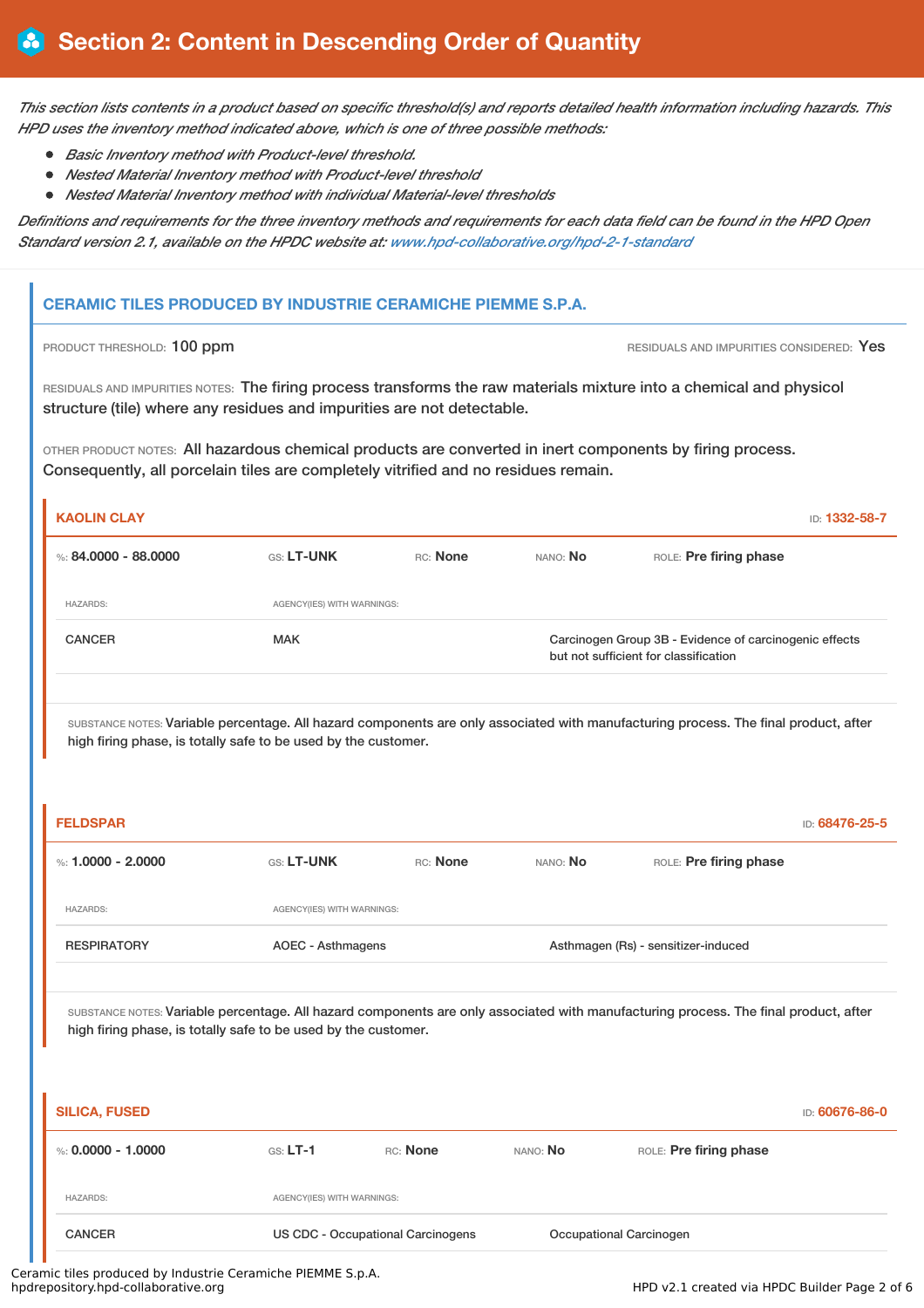SUBSTANCE NOTES: Variable percentage. All hazard components are only associated with manufacturing process. The final product, after high firing phase, is totally safe to be used by the customer.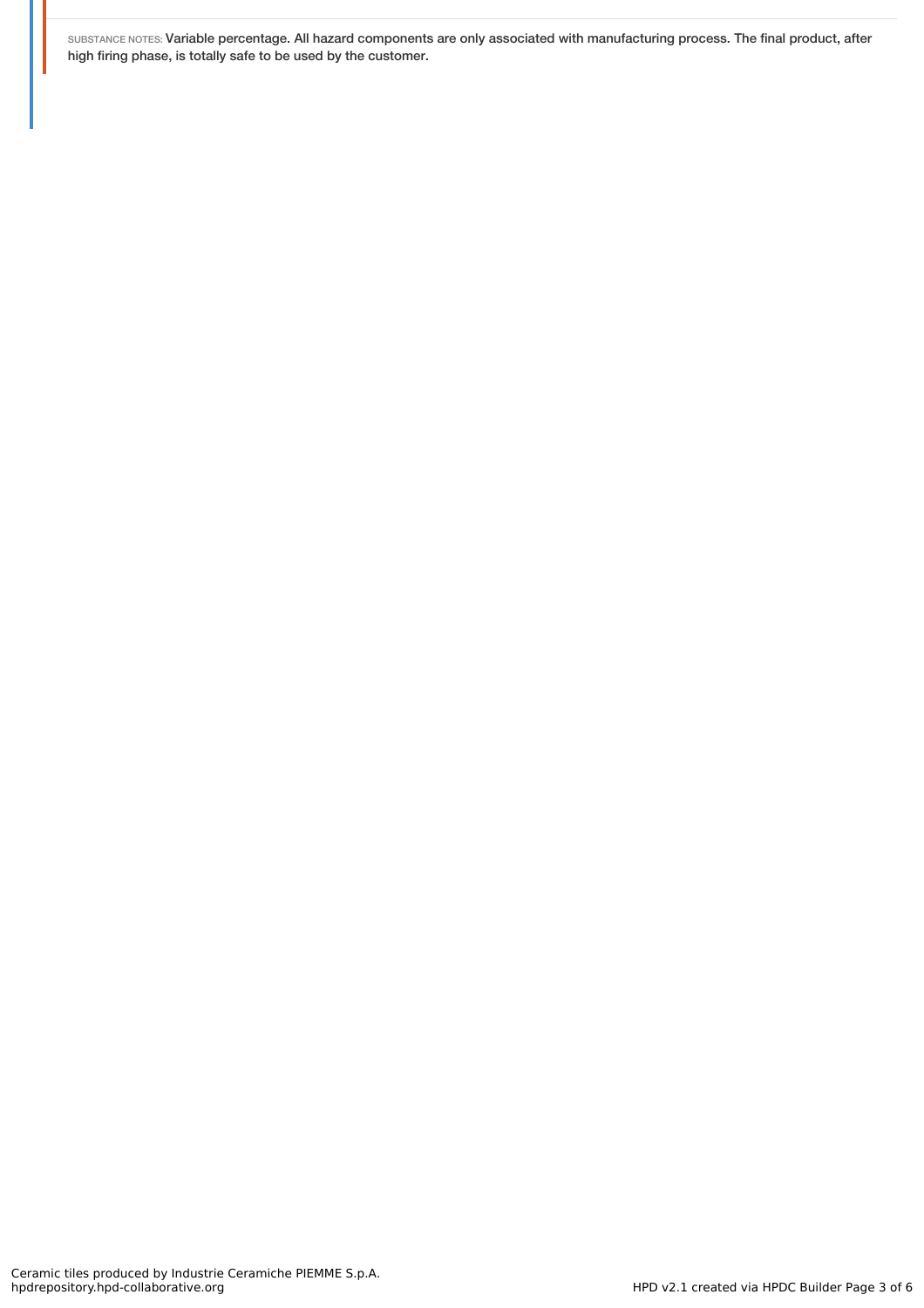This section lists applicable certification and standards compliance information for VOC emissions and VOC content. Other types of *health or environmental performance testing or certifications completed for the product may be provided.*

| <b>VOC EMISSIONS</b>                                                                                                                    | <b>VOC Emissions</b>              |                     |                                                                                                              |
|-----------------------------------------------------------------------------------------------------------------------------------------|-----------------------------------|---------------------|--------------------------------------------------------------------------------------------------------------|
| CERTIFYING PARTY: Second Party<br><b>APPLICABLE FACILITIES: All industrie Ceramiche</b><br><b>Piemme Facilities</b><br>CERTIFICATE URL: | <b>ISSUE DATE: 2013-</b><br>10-16 | <b>EXPIRY DATE:</b> | CERTIFIER OR LAB: Stituto<br>Giordano S.p.A. Via Rossini,<br>2 - 47814 Bellaria-Igea<br>Marina (RN) - Italia |
| https://www.ceramichepiemme.it/allegati/2013-                                                                                           |                                   |                     |                                                                                                              |
| 10-16-VOC-UNI-En-Iso-16000-9-                                                                                                           |                                   |                     |                                                                                                              |
| Gres+Mono 170823040038.pdf                                                                                                              |                                   |                     |                                                                                                              |

CERTIFICATION AND COMPLIANCE NOTES: Emission of Volatile Organic Compounds (VOC) using testing chamber method according to standard UNI EN ISO 16000-9:2006 Classification "A+" according to the French Decree No. 321/2011 of March 23, 2011 and Order of April 19, 2011, based on emission after 28 days.

| <b>OTHER</b>                                                                                                                                                                                    | ISO 9001:2015 Quality management systems         |                                   |                                                   |
|-------------------------------------------------------------------------------------------------------------------------------------------------------------------------------------------------|--------------------------------------------------|-----------------------------------|---------------------------------------------------|
| CERTIFYING PARTY: Third Party<br><b>APPLICABLE FACILITIES: All Industrie Ceramiiche</b><br>Piemme S.p.A. facilities.<br><b>CERTIFICATE URL:</b><br>https://en.ceramichepiemme.it/allegati/2017- | <b>ISSUE DATE: <math>2014-</math></b><br>$04-17$ | EXPIRY DATE: $2020-$<br>$04 - 16$ | CERTIFIER OR LAB: TUV AUSTRIA<br><b>CERT GMBH</b> |
| 05-29%20Certificato%20ISO%209001-14001-<br>15%20ENGL 181012025555.pdf                                                                                                                           |                                                  |                                   |                                                   |

CERTIFICATION AND COMPLIANCE NOTES: Design and production of porcelain and white body porous ceramic tiles by means of grinding process and atomization of raw materials, pressing, drying, glazing, firing, polishing, rectification and sorting.

| <b>OTHER</b>                                                                                                                                                                                  | ISO 14001:2004 Environmental management systems |                             |                                                   |
|-----------------------------------------------------------------------------------------------------------------------------------------------------------------------------------------------|-------------------------------------------------|-----------------------------|---------------------------------------------------|
| CERTIFYING PARTY: Third Party<br><b>APPLICABLE FACILITIES: All Industrie Ceramiche</b><br>Piemme S.p.A. facilities<br><b>CERTIFICATE URL:</b><br>https://en.ceramichepiemme.it/allegati/2017- | ISSUE DATE: 2014-<br>$04-17$                    | EXPIRY DATE: 2020-<br>04-16 | CERTIFIER OR LAB: TUV AUSTRIA<br><b>CERT GMBH</b> |
| 05-29%20Certificato%20ISO%209001-14001-                                                                                                                                                       |                                                 |                             |                                                   |

15%20ENGL\_181012025555.pdf

CERTIFICATION AND COMPLIANCE NOTES: ISO 14001:2015 Environmental management systems Design and production of porcelain and white body porous ceramic tiles by means of grinding process and atomization of raw materials, pressing, drying, glazing, firing, polishing, rectification and sorting.

| <b>FORMALDEHYDE EMISSIONS</b>                                                                                       | <b>VOC Emissions</b>              |                     |                                                                                       |
|---------------------------------------------------------------------------------------------------------------------|-----------------------------------|---------------------|---------------------------------------------------------------------------------------|
| CERTIFYING PARTY: Second Party<br><b>APPLICABLE FACILITIES: All industrie Ceramiche</b><br><b>Piemme Facilities</b> | <b>ISSUE DATE: 2013-</b><br>10-16 | <b>EXPIRY DATE:</b> | CERTIFIER OR LAB: Istituto<br>Giordano S.p.A. Via Rossini,<br>2 - 47814 Bellaria-Igea |
| <b>CERTIFICATE URL:</b><br>https://www.ceramichepiemme.it/allegati/2013-                                            |                                   |                     | Marina (RN) - Italia                                                                  |
| Ceramic tiles produced by Industrie Ceramiche PIEMME S.p.A.<br>hpdrepository.hpd-collaborative.org                  |                                   |                     | HPD v2.1 created via HPDC Builder Page 4 of 6                                         |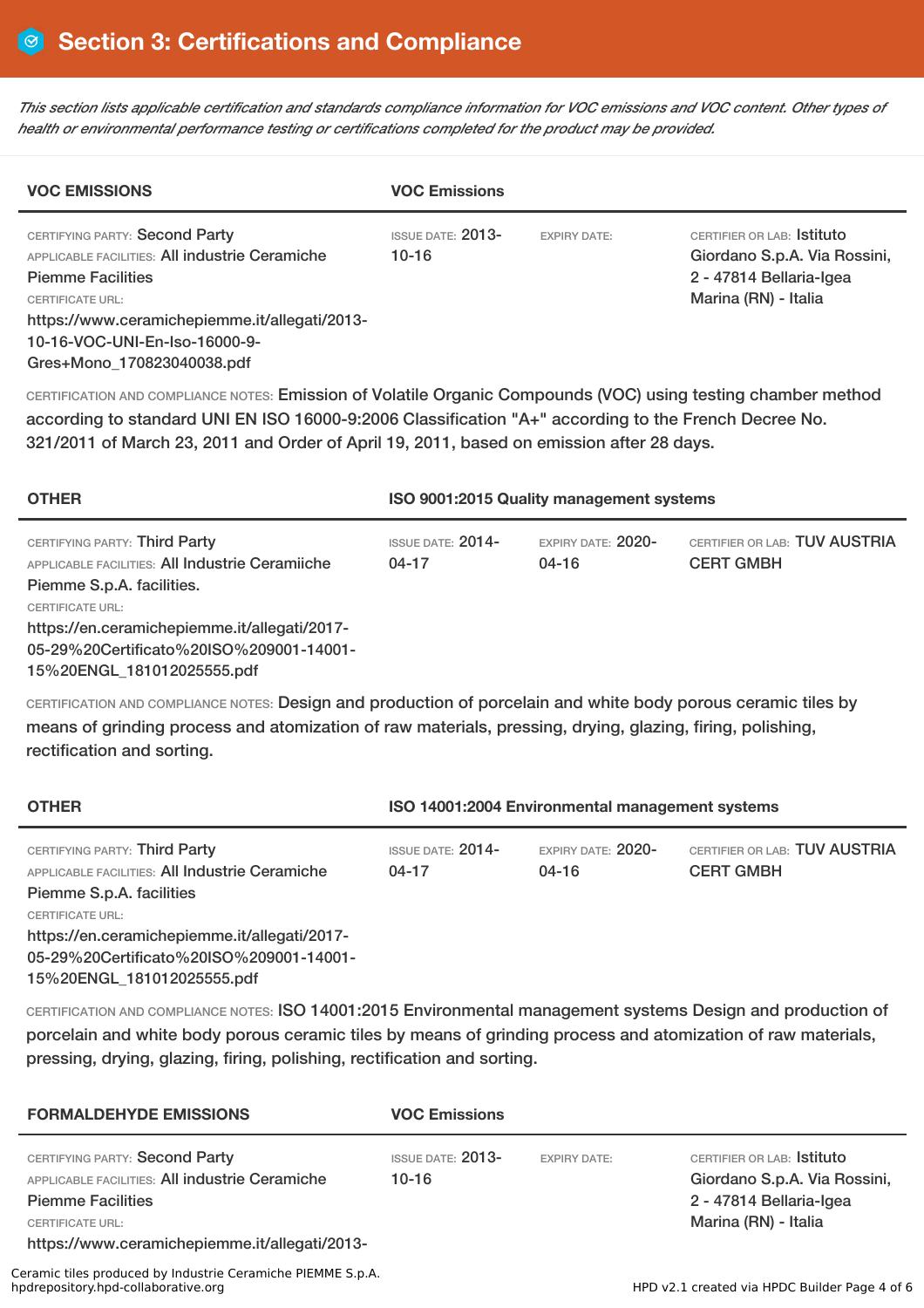CERTIFICATION AND COMPLIANCE NOTES: Formaldehyde - 28 days - < 2 µg/m³ Classification "A+" according to the French Decree No. 321/2011 of March 23, 2011 and Order of April 19, 2011, based on emission after 28 days. Emission of Volatile Organic Compounds (VOC) using testing chamber method according to standard UNI EN ISO 16000- 9:2006

| <b>RECYCLED CONTENT</b>                                                                                       | <b>Recycled Content</b>           |                     |                                                        |
|---------------------------------------------------------------------------------------------------------------|-----------------------------------|---------------------|--------------------------------------------------------|
| CERTIFYING PARTY: Self-declared<br>APPLICABLE FACILITIES: All Industrie Ceramiche<br><b>Piemme facilities</b> | <b>ISSUE DATE: 2018-</b><br>11-28 | <b>EXPIRY DATE:</b> | CERTIFIER OR LAB: Industrie<br>Ceramiche Piemme S.p.A. |
| <b>CERTIFICATE URL:</b>                                                                                       |                                   |                     |                                                        |
| https://www.ceramichepiemme.it/allegati/2018-                                                                 |                                   |                     |                                                        |
| 11-28%20LEED%20declaration%20-                                                                                |                                   |                     |                                                        |
| %20I.C.PIEMME%20series%20-                                                                                    |                                   |                     |                                                        |
| %2018%20Pre-consumer 181206022827.pdf                                                                         |                                   |                     |                                                        |

CERTIFICATION AND COMPLIANCE NOTES: Presence of at least 18 % - pre-consumer recycled ceramic content by weight. In accordance with the following requirements: UNI EN ISO 14021:2002 Environmental labels and declarations (Type II environmental labelling) LEED for New Construction & Major Renovations Rating System version 3 - 2009

| <b>MULTI-ATTRIBUTE</b>                                                                                             | <b>Environmental Product Declaration (EPD) by IBU - Industry Generic</b> |                                   |                                                                    |
|--------------------------------------------------------------------------------------------------------------------|--------------------------------------------------------------------------|-----------------------------------|--------------------------------------------------------------------|
| CERTIFYING PARTY: Third Party<br><b>APPLICABLE FACILITIES: All Industrie Ceramiche</b><br><b>Piemme facilities</b> | ISSUE DATE: 2016-<br>09-20                                               | EXPIRY DATE: $2025-$<br>$09 - 20$ | CERTIFIER OR LAB: WWW.IDU-<br>epd.com / https://epd-<br>online.com |
| CERTIFICATE URL:                                                                                                   |                                                                          |                                   |                                                                    |

CERTIFICATION AND COMPLIANCE NOTES: ENVIRONMENTAL PRODUCT DECLARATION as per ISO 14025 and EN 15804 Italian Ceramic Tiles Confindustria Ceramica

# **Section 4: Accessories**

This section lists related products or materials that the manufacturer requires or recommends for installation (such as adhesives or fasteners), maintenance, cleaning, or operations. For information relating to the contents of these related products, refer to their *applicable Health Product Declarations, if available.*

| <b>INSTALLATION AND</b> | HPD URL:                                                                          |
|-------------------------|-----------------------------------------------------------------------------------|
| <b>MAINTENANCE</b>      | https://en.ceramichepiemme.it/allegati/PM_NORME_POSA_LEVIGATO_EN_171128114943.pdf |
| <b>INSTRUCTIONS</b>     |                                                                                   |

CONDITION WHEN RECOMMENDED OR REQUIRED AND/OR OTHER NOTES: INSTALLATION AND MAINTENANCE INSTRUCTIONS

# **Section 5: General Notes**

All Industrie Ceramiche Piemme technical dacumnets can be found at following website: https://en.ceramichepiemme.it/piemmefloorandmore/area-download